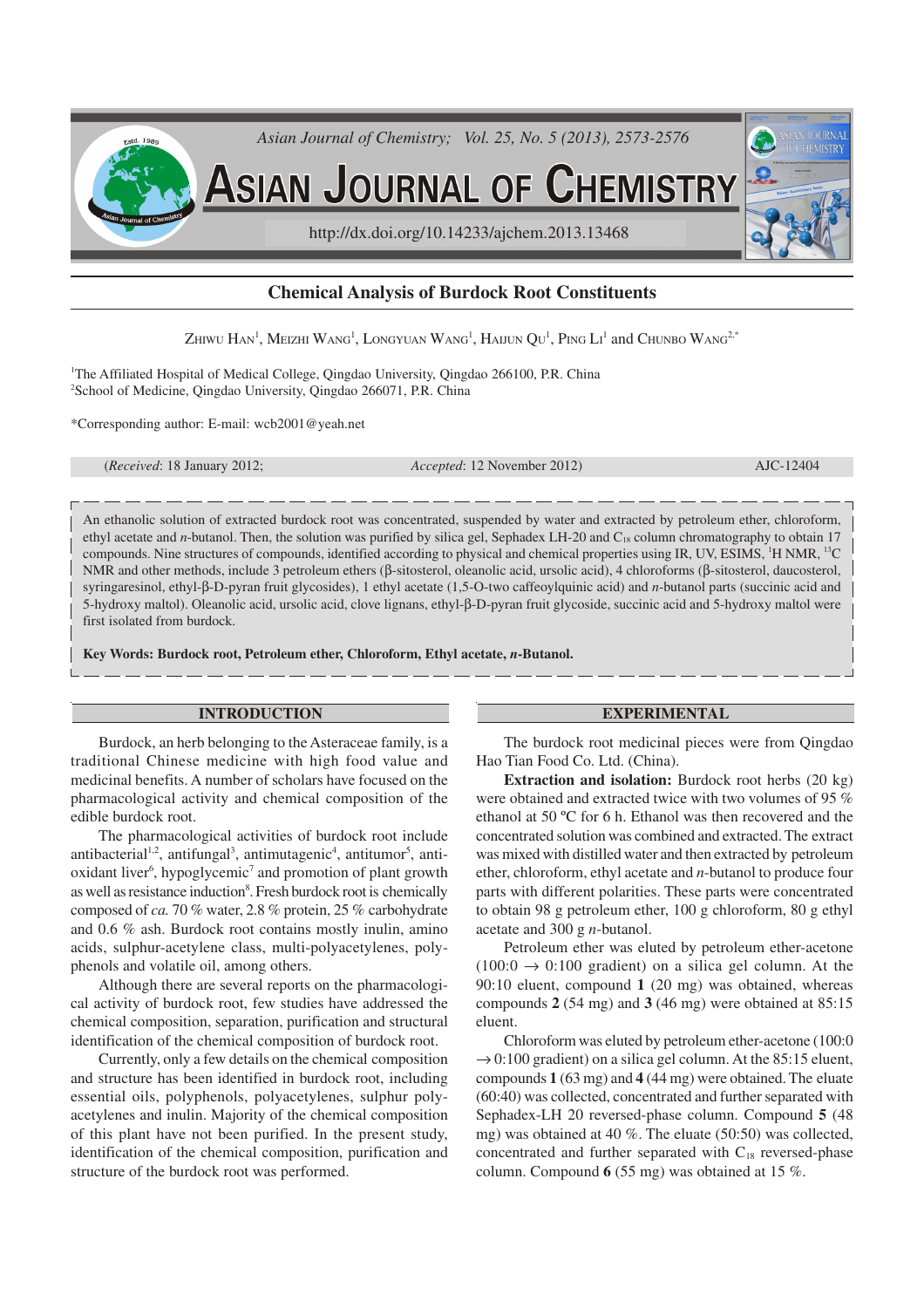The ethyl acetate was eluted with chloroform-methanol  $(100:0 \rightarrow 0:100$  gradient) on silica gel column. The eluate (50:50) was collected, concentrated and further separated using Sephadex-LH 20 reversed-phase column. Compound **7** (74 mg) was obtained at 15 %.

*n*-Butyl alcohol was eluted with chloroform-methanol  $(100:0 \rightarrow 0:100 \text{ gradient})$  on silica gel column. Compound 8 (52 mg) was obtained at 15 %. At 92:2 eluent ratio, compound **8** (52 mg) was obtained, whereas compound **9** (62 mg) was obtained at the 94:6 eluent ratio.

## **RESULTS AND DISCUSSION**

The structures of nine compounds isolated from burdock root were shown in Fig. 1. Compound **1** was a white needle crystal (petroleum ether), with m.p. from 135-137 ºC. Based on its purple colour at 10  $%$  H<sub>2</sub>SO<sub>4</sub> ethanol solution and Liebermann-Burchard positive test, the compound may either be triterpenoid or steroidal type. The sample and standard

products were separated by thin layer chromatography (TLC), where a single spot was shown in three different systems. The  $R_f$  values of the compound were the similar to those of standard product when coloured in iodine vapour and 10 %  $H<sub>2</sub>SO<sub>4</sub>$  ethanol solution and the melting point of the mixture did not decrease. Therefore, the compound was identified as β-sitosterol.

Compound **2** was a white needle crystal (acetic ether). In the chloroform solution, the Liebermann-Burchard reaction was positive, at the same time, based on the <sup>1</sup>H and <sup>13</sup>C NMR spectral characteristics, the compounds may be the neat trick fruit type five-ringed triterpenes. ESI-MS m/z values were  $479.2$  ([M + Na]<sup>+</sup>, excimer ion peak),  $457.2$  ([M + H]<sup>+</sup>, excimer ion peak) and  $439.2$  ([M-H<sub>2</sub>O + H]<sup>+</sup>). The relative molecular weight was 456 and combined with  $H$  and  $H^1$ C NMR spectra, the formula may be  $C_{30}H_{48}O_3$ . In the <sup>1</sup>H NMR (C<sub>5</sub>D<sub>5</sub>N, 600) MHz) map, seven single-peak methyl proton signals were shown, as follows: δ: 0.88 (3H, s), 0.94 (3H, s), 0.99 (3H, s),

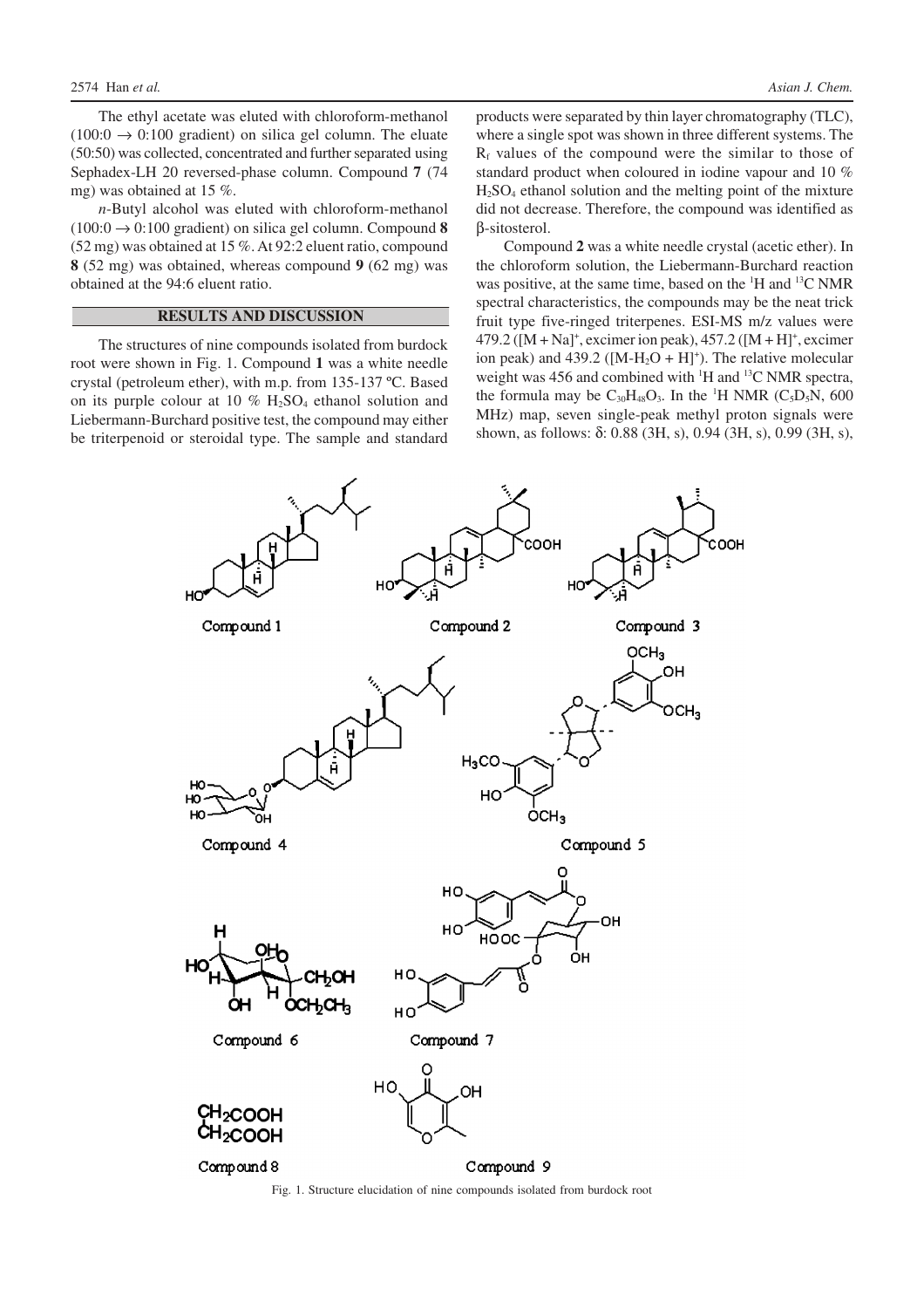1.02 (3H, s), 1.02 (3H, s), 1.21 (3H, s), 1.27 (3H, s). A proton signal linked with carbon oxygen 3.44 (1H, dd,  $J = 9.6$  Hz, 6.0 Hz) and one alkene hydrogen proton signal. 5.49 (1H, s); <sup>13</sup>C NMR (C<sub>5</sub>D<sub>5</sub>N, 150 MHz): 38.8 (C-1), 28.2 (C-2), 77.9 (C-3), 39.8 (C-4), 55.7 (C-5), 17.3 (C-6), 33.2 (C-7), 39.4 (C-8), 48.0 (C-9), 37.2 (C-10), 23.6 (C-11), 122.5 (C-12), 144.7 (C-13), 42.1 (C-14), 28.2 (C-15), 23.7 (C-16), 46.6 (C-17), 41.9 (C-18), 46.4 (C-19), 30.9 (C-20), 34.1 (C-21), 33.1 (C-22), 28.6 (C-23), 16.5 (C-24), 15.4 (C-25), 17.3 (C-26), 26.1 (C-27), 180.1 (C-28), 33.5 (C-29), 23.6 (H-30). The <sup>13</sup>C NMR data were the similar to those of a previous report<sup>9</sup>. Both  $R_f$  values were exactly the same when the compound and oleanolic acid control were separated with TLC. Thus, the compound was identified as oleanolic acid.

Compound **3** was a white needle crystal (acetic ether). In the chloroform solution, the Liebermann-Burchard reaction was positive. ESI-MS m/z values were  $479.2$  ([M + Na]<sup>+</sup>, excimer ion peak),  $457.2$  ( $[M + H]$ <sup>+</sup>, excimer ion peak) and 439.2 ( $[M - H<sub>2</sub>O + H]$ <sup>+</sup>). At the same time, based on the <sup>1</sup>H and  $13<sup>13</sup>C$  NMR spectral characteristics, the compounds may be ursane five-ringed triterpenes. The relative molecular weight was 456 and the formula was  $C_{30}H_{48}O_3$ . In the <sup>1</sup>H NMR ( $C_5D_5N$ , 600 MHz) map, seven methyl proton signals could be seen, consisting of five single and two twin peaks, as follows:  $δ$ : 0.88 (3H, s), 0.95 (3H, d, *J* = 6.6 Hz), 0.99 (3H, d, *J* = 4.8 Hz), 1.00 (3H, s), 1.02 (3H, s), 1.22 (3H, s), 1.24 (3H, s). One proton signal linked with carbon oxygen 3.46 (1H, dd, *J* = 10.3 Hz, 6.6 Hz) and one alkene hydrogen proton signal 5.49  $(1H, s)$ . <sup>13</sup>C NMR  $(C_5D_5N, 150 MHz)$ : 39.0 (C-1), 28.0 (C-2), 78.0 (C-3), 39.3 (C-4), 55.7 (C-5), 18.7 (C-6), 33.5 (C-7), 39.6 (C-8), 48.0 (C-90), 37.3 (C-10), 17.4 (C-11), 125.5 (C-12), 139.2 (C-13), 42.4 (C-14), 28.7 (C-15), 24.8 (C-16), 48.0 (C-17), 53.4 (C-18), 39.8 (C-19), 39.4 (C-20), 31.0 (C-21), 37.3 (C-22), 28.7 (C-23), 15.6 (C-24), 16.5 (C-25), 17.4 (C-26), 23.5 (C-27), 179.8 (C-28), 23.8 (C-29), 21.3 (H-30). The  $^{13}$ C NMR data were similar to those of a previous report<sup>10</sup>. The  $R_f$  values were exactly the same when the compound and the ursolic acid control were separated with TLC. Therefore, the compound was identified as ursolic acid.

Compound **4** was a white needle crystal (80 % EtOH), m.p. > 300 ºC. The Liebermann-Burchard reaction was positive and the colour was purple when dyed with  $10\%$  H<sub>2</sub>SO<sub>4</sub> ethanol solution. IR (KBr, ν<sub>max</sub>, cm<sup>-1</sup>): produced 3432, 2936, 1636, 1540, 1461, 1383 and 1025 absorption peaks, which were similar with the IR values. The  $R_f$  values of the compound were the same as the daucosterol standard when they were separated with TLC and the melting point of the mixture did not decrease. Therefore, the compound was identified as daucosterol.

Compound **5** was colourless crystalline (methanol), where m.p. is from 177-178 °C,  $[\alpha]_D^{20} = -3.36$ ° (c = 0.24, chloroform). ESI-MS showed m/z values of  $441.1$  ( $[M + Na]^+$ ),  $417.0$  $([M - H]^+)$  and 859.4  $([2M + Na]^+)$  excimer ion peak. Combined with  $\mathrm{H}$  and  $\mathrm{H}$ <sup>13</sup>C NMR data, the relative molecular mass of the compound was determined as 418, molecular formula was  $C_{22}H_{26}O_8$  and its unsaturation was 10. In the <sup>1</sup>H NMR (CDCl<sub>3</sub>, 600 MHz) map, δ: 3.92 (12H, s, 4 × OCH3) was the hydrogen signal on four 7-hydroxy, δ: 6.61 (4H, s) was the hydrogen signal on benzene rings and δ: 3.12 (2H, m, H-8 H-8'), δ: 3.92

(2H, m, H-9e, H-9'e), δ: 4.31 (2H, m, H-9a, H-9'a), δ: 4.75  $(2H, d, J = 3.0$  Hz, H-7, H-7'),  $\delta$ : 5.58 (2H, br s, 4-OH, 4'-OH) proton signals. Combined with  $\delta$  86.1 (C-7, C-7'),  $\delta$  71.8  $(C-9, C-9')$  and  $\delta$  54.3 (C28, C28'), three carbon signals in the  $13<sup>13</sup>C$  NMR spectrum suggest that the compound may be epoxy lignin. The fragrant area of <sup>13</sup>C NMR spectrum appeared at  $\delta$ 102.6 (C-2, C-2', C-6, C-6'), 132.1 (C-1, C-1'), 134.2 (C-4, C-4') and 147.1 (C-3, C-3', C-5, C-5') carbon signals, suggesting the symmetry of the molecular structure. The above data were similar to those of a previous report<sup>11</sup>, identifying the compound as syringaresinol.

Compound **6** was colourless, crystalline and granular (aquiferous ethanol). Molisch reaction and fennel aldehyde acid reaction were positive. ESI-MS m/z were 439.9 ([M + M + Na]<sup>+</sup>, excimer ion peak), 230.8 ([M + Na]<sup>+</sup>, excimer ion peak), 209.0 ( $[M + H]$ <sup>+</sup> excimer ion peak), 179.9  $[M - C_2H_5]$ <sup>+</sup>. In the  ${}^{1}H$  NMR (D<sub>2</sub>O, 600 MHz) map, the mutual coupling of proton signal in two groups could be seen,  $\delta$  1.05 (3H, t,  $J =$ 7.2 Hz, H-2') and δ 3.66 (2H, q, *J* = 7.2 Hz, H-1'). The compound contained  $CH_3$ -CH<sub>2</sub>-O-segment, where 14.5 (C-2) and 56.6 (C-1') could be seen in the <sup>13</sup>C NMR (D<sub>2</sub>O, 150 MHz) map data and further confirmed that the compound included the  $CH_3-CH_2-O$  segment. Five even oxygen carbon signals (69.5 [C-3], 69.1 [C-4], 68.1 [C-5], 63.7 [C-6] and 61.2 [C-1]) and a ketal carbon signal 100.5 (C-2) were also observed in the carbon map. These data were similar to those of a previous report 12 , identifying the compound as ethyl-β-D-pyranoid fructoside.

Compound 7 was yellow powder with positive FeCl<sub>3</sub> reaction. The <sup>1</sup>H NMR data were (600 MHz, DMSO- $d_6$ ) δ: 7.48 (1H, d, *J* = 15.6 Hz, H-7''), 7.37 (1H, d, *J* = 15.6 Hz, H-7'), 7.10 (1H, s, H-2''), 7.05 (1H, s, H-2'), 6.96 (1H, d, *J* = 7.8 Hz, H-6''), 6.93 (1H, d, *J* = 7.8 Hz, H-6'), 6.75 (1H, d, *J* = 7.8 Hz, H-5''), 6.73 (1H, d, *J* = 7.8 Hz, H-5'), 6.25 (1H, d, *J* = 15.6 Hz, H-8''), 6.18 (1H, d, *J* = 15.6 Hz, H-8'), 5.26 (1H, m), 4.04  $(1H, m)$  and 3.53 (1H, m). The <sup>13</sup>C NMR data were (125 MHz, DMSO-*d*6) δ: 81.8 (C-1), 34.7 (C-2), 68.6 (C-3), 72.1 (C-4), 70.3 (C-5), 37.4 (C-6), 174.0 (C-7), 125.6 (C-1), 125.2 (C-1'), 115.8 (C-2'), 115.9 (C-2''), 143.6 (C-3'), 144.6 (C-3''), 148.1 (C-4'), 148.8 (C-4''), 114.9 (C-5', C-5''), 120.1 (C-6'), 121.2 (C-6''), 145.8 (C-7', C-7''), 114.2 (C-8''), 165.0 (C-9') and 166.2 (C-9''). The physical and chemical properties, as well as spectral data, were similar to those of a previous report<sup>13</sup>, identifying the compound as 1-O-, 5-O-dicaffeoylquinic acid.

Compound **8** consisted of colourless particles (methanol) with negative ESI-MS m/z values, namely, 116.8 ([M-H]<sup>-</sup> excimer ion peak) and  $101.0$  [M + H - H<sub>2</sub>O]<sup>+</sup>. The relative molecular mass was 118. In the <sup>1</sup>H NMR (DMSO- $d_6$ , 600 MHz) map, two groups of single-peak proton signals could be seen, with a ratio of 1:2, δ: 2.42 (4H, s) and 12.15 (2H, s). A carboxyl and aliphatic carbon was shown in the  $^{13}$ C NMR (DMSO- $d_6$ , 150 MHz) mapping data and both  $R_f$  values were exactly the same when the compound and succinic acid standard product were separated with TLC. Therefore, the compound was identified as succinic acid.

Compound **9** was a light yellow crystal with m.p. from 218-222 °C and showed deep purple in TLC with FeCl<sub>3</sub> solution at 105 °C. ESI-MS m/z values were 142. 9  $[M + H]$ <sup>+</sup> and  $164.8$  [M + Na]<sup>+</sup>. The relative molecular mass was 142.